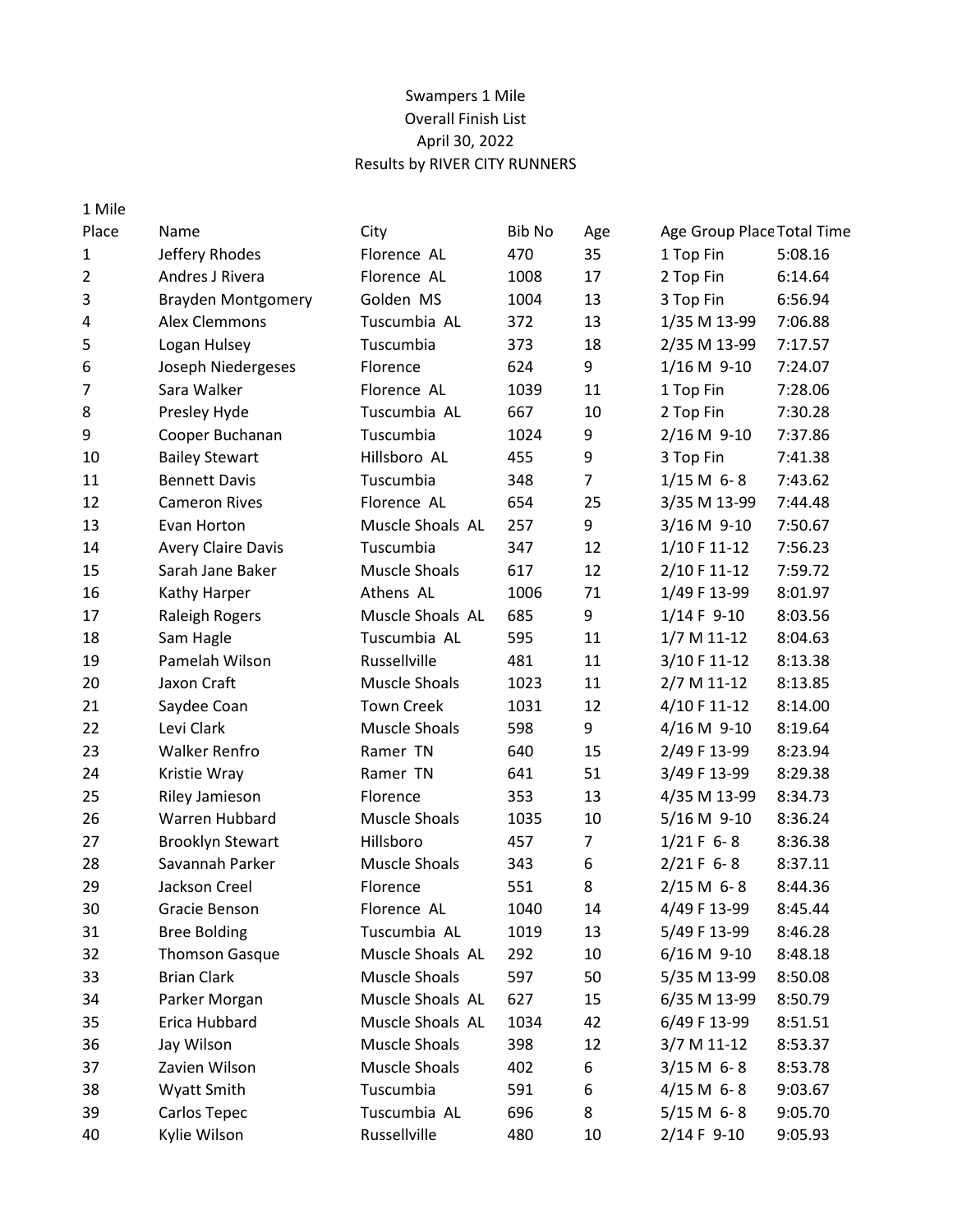| 41 | Sadie Parker             | <b>Muscle Shoals</b> | 342  | 6              | $3/21 F 6 - 8$  | 9:07.43  |
|----|--------------------------|----------------------|------|----------------|-----------------|----------|
| 42 | Jennifer Karr            | Muscle Shoals AL     | 1012 | 44             | 7/49 F 13-99    | 9:07.48  |
| 43 | John Matthew Dalrymple   | Russellville AL      | 523  | 9              | 7/16 M 9-10     | 9:09.61  |
| 44 | <b>Elleanor McDougal</b> | Tuscumbia AL         | 253  | 7              | $4/21 F 6 - 8$  | 9:10.75  |
| 45 | Landon Kimbrough         | Tuscumbia            | 556  | 8              | $6/15 M 6 - 8$  | 9:11.29  |
| 46 | Sarah Kate Hagle         | Tuscumbia            | 596  | 8              | $5/21 F 6 - 8$  | 9:14.52  |
| 47 | Caroline Cox             | <b>Muscle Shoals</b> | 552  | 10             | $3/14 F 9-10$   | 9:16.76  |
| 48 | Abigail Horton           | Muscle Shoals        | 256  | $\overline{7}$ | $6/21 F 6 - 8$  | 9:23.31  |
| 49 | <b>Brady Walls</b>       | Muscle Shoals AL     | 172  | 10             | 8/16 M 9-10     | 9:24.33  |
| 50 | Zoie Royster             | Tuscumbia            | 312  | 10             | $4/14 F 9-10$   | 9:25.94  |
| 51 | Lee Cosbie               | Tuscumbia            | 1036 | 41             | 7/35 M 13-99    | 9:26.36  |
| 52 | Kaylee Cosbie            | Tuscumbia            | 458  | 8              | $7/21 F 6 - 8$  | 9:26.49  |
| 53 | <b>Brylee Whitaker</b>   | Muscle Shoals        | 259  | 6              | $8/21 F 6 - 8$  | 9:28.19  |
| 54 | Kaley Clemmons           | Tuscumbia AL         | 374  | 17             | 8/49 F 13-99    | 9:28.39  |
| 55 | <b>Garrett Agee</b>      | <b>Muscle Shoals</b> | 509  | $\overline{7}$ | $7/15 M 6 - 8$  | 9:30.81  |
| 56 | Daniel Seaman            | Tuscumbia AL         | 17   | 64             | 8/35 M 13-99    | 9:37.65  |
| 57 | Hart Heard               | Phil Campbell        | 626  | 10             | 9/16 M 9-10     | 9:39.04  |
| 58 | Lucy Avery               | Tuscumbia            | 136  | 10             | $5/14 F 9-10$   | 9:40.55  |
| 59 | Eli James                | Russellville         | 282  | 8              | $8/15 M 6 - 8$  | 9:48.39  |
| 60 | Ella Gilbert             | <b>Spruce Pine</b>   | 323  | $\overline{7}$ | $9/21 F 6 - 8$  | 9:48.65  |
| 61 | <b>Tyler James</b>       | Russellville AL      | 283  | 38             | 9/35 M 13-99    | 9:51.10  |
| 62 | Suzanne Parker           | <b>Muscle Shoals</b> | 1029 | 35             | 9/49 F 13-99    | 9:52.91  |
| 63 | Noah Bradford            | Tuscumbia            | 266  | 5              | $1/9 M 0 - 5$   | 9:54.19  |
| 64 | <b>Lucas Gilbert</b>     | <b>Spruce Pine</b>   | 326  | 37             | 10/35 M 13-99   | 9:56.15  |
| 65 | <b>Miles Hutton</b>      | Tuscumbia            | 478  | 43             | 11/35 M 13-99   | 9:57.34  |
| 66 | Mia Hutton               | Tuscumbia            | 477  | 10             | $6/14 F 9-10$   | 9:57.56  |
| 67 | Ellie Wood               | <b>Muscle Shoals</b> | 505  | 8              | 10/21 F 6-8     | 9:59.29  |
| 68 | Harry Hughston           | Tuscumbia            | 534  | 5              | $2/9 M 0 - 5$   | 10:02.45 |
| 69 | Reed Barksdale           | Tuscumbia            | 196  | 4              | $3/9 M 0 - 5$   | 10:05.93 |
| 70 | Anna Karr                | Muscle Shoals AL     | 1011 | 10             | 7/14 F 9-10     | 10:08.21 |
| 71 | Zoe Hartsell             | Russellville         | 296  | 11             | 5/10 F 11-12    | 10:09.64 |
| 72 | Nolen Stults             | Russellville         | 308  | 8              | $9/15 M 6 - 8$  | 10:10.01 |
| 73 | Catherine Warren         | Town Creek AL        | 582  | 8              | 11/21 F 6-8     | 10:13.75 |
| 74 | Maddie Whitehead         | Madison              | 50   | 11             | 6/10 F 11-12    | 10:16.67 |
| 75 | Sherea Burns             | Florence AL          | 1014 | 61             | 10/49 F 13-99   | 10:20.20 |
| 76 | <b>Belinda Terry</b>     | Rogersville AL       | 1022 | 54             | 11/49 F 13-99   | 10:20.36 |
| 77 | Sam South                | Muscle Shoals AL     | 691  | 19             | 12/35 M 13-99   | 10:23.82 |
| 78 | Andrea Walls             | Muscle Shoals AL     | 631  | 40             | 12/49 F 13-99   | 10:26.46 |
| 79 | Caroline Walls           | Muscle Shoals        | 173  | $\overline{7}$ | $12/21 F 6 - 8$ | 10:26.74 |
| 80 | Logan McGuire            | Muscle Shoals        | 356  | 6              | $10/15$ M 6-8   | 10:29.66 |
| 81 | Matt Wimberly            | Muscle Shoals AL     | 644  | 34             | 13/35 M 13-99   | 10:34.18 |
| 82 | Mckarlie Wimberly        | Muscle Shoals AL     | 645  | 9              | 8/14 F 9-10     | 10:34.27 |
| 83 | Graham Goldstein         | Pegram               | 574  | 10             | 10/16 M 9-10    | 10:36.52 |
| 84 | Luca Andrews             | Tuscumbia            | 410  | $\overline{7}$ | $11/15 M 6 - 8$ | 10:37.77 |
| 85 | <b>Jill Andrews</b>      | Tuscumbia            | 1032 | 41             | 13/49 F 13-99   | 10:37.85 |
| 86 | Annabell Grisham         | Tuscumbia AL         | 563  | 14             | 14/49 F 13-99   | 10:39.80 |
| 87 | Gabe Wood                | Muscle Shoals AL     | 506  | 46             | 14/35 M 13-99   | 10:41.41 |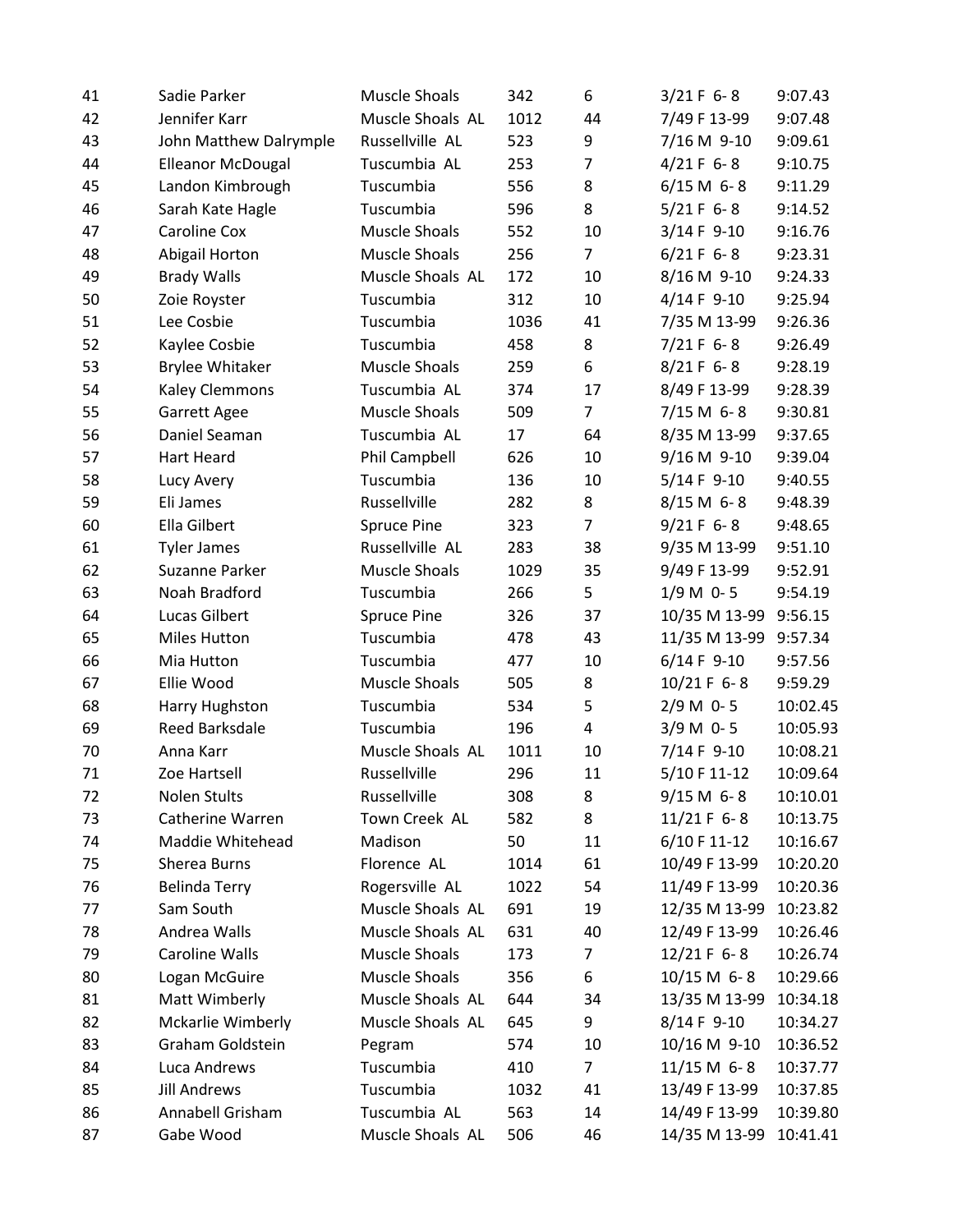| 88  | Adelle Copeland                           | Florence AL          | 661  | 11 | 7/10 F 11-12  | 10:43.50 |
|-----|-------------------------------------------|----------------------|------|----|---------------|----------|
| 89  | <b>Elise Price</b>                        | Florence             | 37   | 8  | 13/21 F 6-8   | 10:50.40 |
| 90  | Allie Gasque                              | <b>Muscle Shoals</b> | 290  | 6  | 14/21 F 6-8   | 10:50.85 |
| 91  | Madelyn Laurence                          | Phil Campbell        | 338  | 11 | 8/10 F 11-12  | 10:51.91 |
| 92  | Canaan Barnes                             | <b>Spruce Pine</b>   | 330  | 11 | 4/7 M 11-12   | 10:56.66 |
| 93  | Ashley Whitaker                           | Muscle Shoals AL     | 261  | 37 | 15/49 F 13-99 | 10:57.24 |
| 94  | Evan Goldstein                            | Pegram               | 573  | 11 | 5/7 M 11-12   | 10:57.59 |
| 95  | Cheryl Price                              | Florence             | 36   | 40 | 16/49 F 13-99 | 10:59.32 |
| 96  | Maelee Copeland                           | Florence AL          | 662  | 8  | 15/21 F 6-8   | 11:00.09 |
| 97  | Will Copeland                             | Florence AL          | 660  | 48 | 15/35 M 13-99 | 11:00.16 |
| 98  | <b>Cole Cabaniss</b>                      | Tuscumbia AL         | 672  | 6  | 12/15 M 6-8   | 11:01.73 |
| 99  | Anna Allen                                | Florence             | 287  | 11 | 9/10 F 11-12  | 11:01.96 |
| 100 | Payton Harper                             | Muscle Shoals AL     | 649  | 15 | 16/35 M 13-99 | 11:02.69 |
| 101 | <b>Viola Andrews</b>                      | Tuscumbia            | 411  | 9  | 9/14 F 9-10   | 11:05.90 |
| 102 | <b>Joel Andrews</b>                       | Tuscumbia            | 1033 | 50 | 17/35 M 13-99 | 11:06.29 |
| 103 | Kimberly Hughston                         | Tuscumbia            | 535  | 40 | 17/49 F 13-99 | 11:12.11 |
| 104 | Alex Barbee                               | Muscle Shoals AL     | 646  | 11 | 6/7 M 11-12   | 11:13.81 |
| 105 | Willis Thompson                           | Muscle Shoals AL     | 526  | 61 | 18/35 M 13-99 | 11:13.87 |
| 106 | Lucie Wimberly                            | Muscle Shoals AL     | 643  | 6  | 16/21 F 6-8   | 11:25.24 |
| 107 | Laura Wimberly                            | Muscle Shoals AL     | 642  | 33 | 18/49 F 13-99 | 11:25.59 |
| 108 | Isa Ryon                                  | Huntsville           | 100  | 5  | $1/8$ F 0-5   | 11:25.83 |
| 109 | <b>Heather Morgan</b>                     | Muscle Shoals AL     | 670  | 40 | 19/49 F 13-99 | 11:31.74 |
| 110 | Mackenna Hudson                           | <b>Muscle Shoals</b> | 427  | 6  | 17/21 F 6-8   | 11:33.26 |
| 111 | <b>Billy Hudson</b>                       | <b>Muscle Shoals</b> | 426  | 65 | 19/35 M 13-99 | 11:33.58 |
| 112 | Arden King                                | <b>Muscle Shoals</b> | 474  | 8  | 18/21 F 6-8   | 11:35.56 |
| 113 | Cory King                                 | <b>Muscle Shoals</b> | 1037 | 40 | 20/35 M 13-99 | 11:41.56 |
| 114 | Garrett Whitaker                          | Muscle Shoals AL     | 260  | 9  | 11/16 M 9-10  | 11:52.03 |
| 115 | Kevin Gasque                              | Muscle Shoals AL     | 291  | 45 | 21/35 M 13-99 | 11:52.71 |
| 116 | Madelyn Wilson                            | <b>Muscle Shoals</b> | 399  | 4  | $2/8$ F 0-5   | 11:53.13 |
| 117 | <b>Todd Wilson</b>                        | Muscle Shoals AL     | 401  | 41 | 22/35 M 13-99 | 11:53.13 |
| 118 | Elizabeth Salguero Figueroa Phil Campbell |                      | 453  | 10 | 10/14 F 9-10  | 12:03.53 |
| 119 | <b>Beau Price</b>                         | Florence             | 35   | 5  | 4/9 M 0-5     | 12:06.52 |
| 120 | Jennifer Fields                           | Florence AL          | 1002 | 45 | 20/49 F 13-99 | 12:16.23 |
| 121 | Samuel Underwood                          | <b>Muscle Shoals</b> | 586  | 9  | 12/16 M 9-10  | 12:21.65 |
| 122 | Cecilia Cox                               | <b>Muscle Shoals</b> | 553  | 9  | 11/14 F 9-10  | 12:24.82 |
| 123 | Ronal Salguero Figueroa                   | <b>Phil Campbell</b> | 454  | 12 | 7/7 M 11-12   | 12:25.46 |
| 124 | Avery Elliot                              | Tuscumbia            | 441  | 5  | $5/9 M 0-5$   | 12:30.04 |
| 125 | Tammy Lindsey                             | Tuscumbia            | 440  | 52 | 21/49 F 13-99 | 12:33.01 |
| 126 | Alyssa Horton                             | Muscle Shoals AL     | 258  | 44 | 22/49 F 13-99 | 12:36.54 |
| 127 | Tatum Dalrymple                           | Russellville         | 524  | 5  | $3/8$ F 0-5   | 12:43.00 |
| 128 | Corrie Dalrymple                          | Russellville AL      | 522  | 41 | 23/49 F 13-99 | 12:43.77 |
| 129 | Chad Smith                                | Tuscumbia            | 592  | 36 | 23/35 M 13-99 | 12:46.81 |
| 130 | Emma Sherer                               | Tuscumbia AL         | 310  | 21 | 24/49 F 13-99 | 12:47.40 |
| 131 | Faith White                               | Phil Campbell        | 334  | 10 | 12/14 F 9-10  | 13:00.66 |
| 132 | Gary White                                | Phil Campbell        | 1028 | 34 | 24/35 M 13-99 | 13:00.80 |
| 133 | Jacob Swindle                             | Phil Campbell        | 239  | 10 | 13/16 M 9-10  | 13:06.69 |
| 134 | Angie Wilson                              | Russellville         | 479  | 46 | 25/49 F 13-99 | 13:08.21 |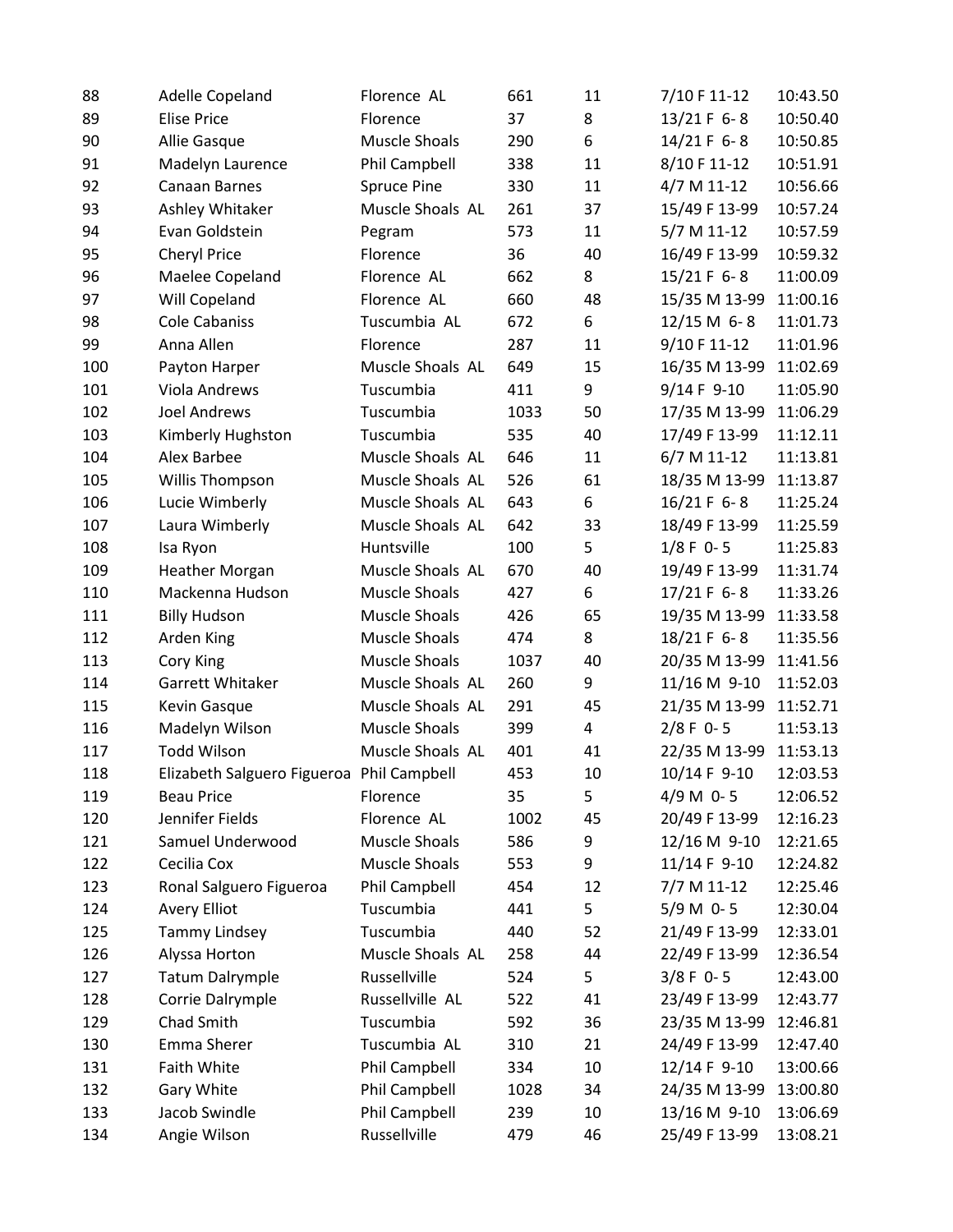| 135 | <b>Mattie Gargis</b>      | Tuscumbia AL         | 668            | $\overline{7}$ | 19/21 F 6-8   | 13:08.25 |
|-----|---------------------------|----------------------|----------------|----------------|---------------|----------|
| 136 | <b>Kelly Powers</b>       | <b>Muscle Shoals</b> | 425            | 48             | 26/49 F 13-99 | 13:13.48 |
| 137 | <b>Elaine Eckl</b>        | Florence AL          | 12             | 26             | 27/49 F 13-99 | 13:13.90 |
| 138 | <b>Emmett Behel</b>       | Florence             | 242            | 10             | 14/16 M 9-10  | 13:19.26 |
| 139 | Ava Kimbrough             | Tuscumbia            | 555            | 10             | 13/14 F 9-10  | 13:23.63 |
| 140 | <b>Brandi Tepec</b>       | Tuscumbia AL         | 697            | 13             | 28/49 F 13-99 | 13:38.90 |
| 141 | <b>Gracie Gargis</b>      | Tuscumbia            | 614            | 10             | 14/14 F 9-10  | 13:44.51 |
| 142 | Madyson Parker            | <b>Muscle Shoals</b> | 341            | 8              | 20/21 F 6-8   | 13:48.25 |
| 143 | <b>Preston Haddock</b>    | Phil Campbell        | 581            | 9              | 15/16 M 9-10  | 13:51.15 |
| 144 | <b>Esther Warren</b>      | Town Creek AL        | 1042           | 38             | 29/49 F 13-99 | 13:53.57 |
| 145 | Sarah Warren              | <b>Town Creek</b>    | 585            | 5              | $4/8$ F 0-5   | 13:53.74 |
| 146 | <b>Brandi Montgomery</b>  | Golden MS            | 1003           | 38             | 30/49 F 13-99 | 13:56.61 |
| 147 | Liz Behel                 | Florence             | 243            | 38             | 31/49 F 13-99 | 13:58.83 |
| 148 | <b>Wesley Behel</b>       | Florence             | 245            | $\overline{7}$ | 13/15 M 6-8   | 13:58.98 |
| 149 | Emma Allen                | Florence             | 288            | 8              | 21/21 F 6-8   | 14:07.13 |
| 150 | Amanda Allen              | Florence AL          | 1025           | 40             | 32/49 F 13-99 | 14:08.88 |
| 151 | Ellie Jae Powers          | <b>Muscle Shoals</b> | 424            | 12             | 10/10 F 11-12 | 14:14.15 |
| 152 | <b>Brodie Wells</b>       | Phil Campbell        | 339            | 9              | 16/16 M 9-10  | 14:37.82 |
| 153 | <b>Brent Wells</b>        | Phil Campbell        | 340            | 37             | 25/35 M 13-99 | 14:38.44 |
| 154 | Brenda Bitterman          | Florence AL          | 189            | 60             | 33/49 F 13-99 | 14:39.15 |
| 155 | Raymond Shultz            | Sheffield AL         | 1017           | 40             | 26/35 M 13-99 | 14:45.01 |
| 156 | Joslyn Shultz             | Sheffield            | 153            | 5              | $5/8$ F 0-5   | 14:45.13 |
| 157 | <b>Knox Coons</b>         | <b>Muscle Shoals</b> | 588            | 5              | $6/9 M$ 0-5   | 15:20.24 |
| 158 | Alyssa Minshew            | Russellville AL      | 538            | 39             | 34/49 F 13-99 | 15:46.84 |
| 159 | Greg Whitehead            | Russellville AL      | 541            | 59             | 27/35 M 13-99 | 15:47.35 |
| 160 | Lafonda Hester            | Florence AL          | 146            | 61             | 35/49 F 13-99 | 15:52.23 |
| 161 | Mike Lockhart             | Tuscumbia            | 525            | 61             | 28/35 M 13-99 | 16:42.61 |
| 162 | Karlee Nichols            | <b>Muscle Shoals</b> | 549            | 23             | 36/49 F 13-99 | 17:02.16 |
| 163 | Octavia Cain              | <b>Muscle Shoals</b> | 547            | $\overline{2}$ | $6/8$ F 0-5   | 17:02.20 |
| 164 | Vashti Fuller             | <b>Muscle Shoals</b> | 546            | 24             | 37/49 F 13-99 | 17:02.54 |
| 165 | <b>Christopher Barbee</b> | Muscle Shoals AL     | 648            | 44             | 29/35 M 13-99 | 17:06.43 |
| 166 | Amanda Barbee             | Muscle Shoals AL     | 647            | 40             | 38/49 F 13-99 | 17:06.85 |
| 167 | Josh Aycock               | Muscle Shoals AL     | 1041           | 38             | 30/35 M 13-99 | 17:07.74 |
| 168 | Judah Aycock              | Muscle Shoals AL     | $\overline{2}$ | 4              | 7/9 M 0-5     | 17:08.09 |
| 169 | Jackie Coons              | <b>Muscle Shoals</b> | 422            | 55             | 31/35 M 13-99 | 17:24.56 |
| 170 | Nancy Frye                | Killen               | 423            | 71             | 39/49 F 13-99 | 17:24.61 |
| 171 | Caroline Pearce           | Tuscumbia            | 433            | 5              | $7/8$ F 0-5   | 18:12.84 |
| 172 | <b>Tommy Henson</b>       | Tuscumbia            | 238            | 4              | 8/9 M 0-5     | 18:30.34 |
| 173 | Amber Henson              | Tuscumbia AL         | 235            | 39             | 40/49 F 13-99 | 18:30.61 |
| 174 | <b>Tommy Stine</b>        | Corinth MS           | 1013           | 76             | 32/35 M 13-99 | 18:36.23 |
| 175 | Angelia Grisham           | Tuscumbia            | 562            | 54             | 41/49 F 13-99 | 18:54.61 |
| 176 | <b>Rudy Coons</b>         | <b>Muscle Shoals</b> | 589            | 3              | $8/8$ F 0-5   | 19:07.86 |
| 177 | <b>Ben Pearce</b>         | Tuscumbia            | 434            | 7              | 14/15 M 6-8   | 19:12.80 |
| 178 | Mckenzie Mitchell         | Tuscumbia            | 558            | 25             | 42/49 F 13-99 | 19:25.87 |
| 179 | Jenny Mitchell            | Tuscumbia AL         | 557            | 60             | 43/49 F 13-99 | 19:31.01 |
| 180 | Phyllis Claunch           | Killen               | 587            | 64             | 44/49 F 13-99 | 19:35.43 |
| 181 | Candace Duve              | Muscle Shoals        | 224            | 45             | 45/49 F 13-99 | 19:43.48 |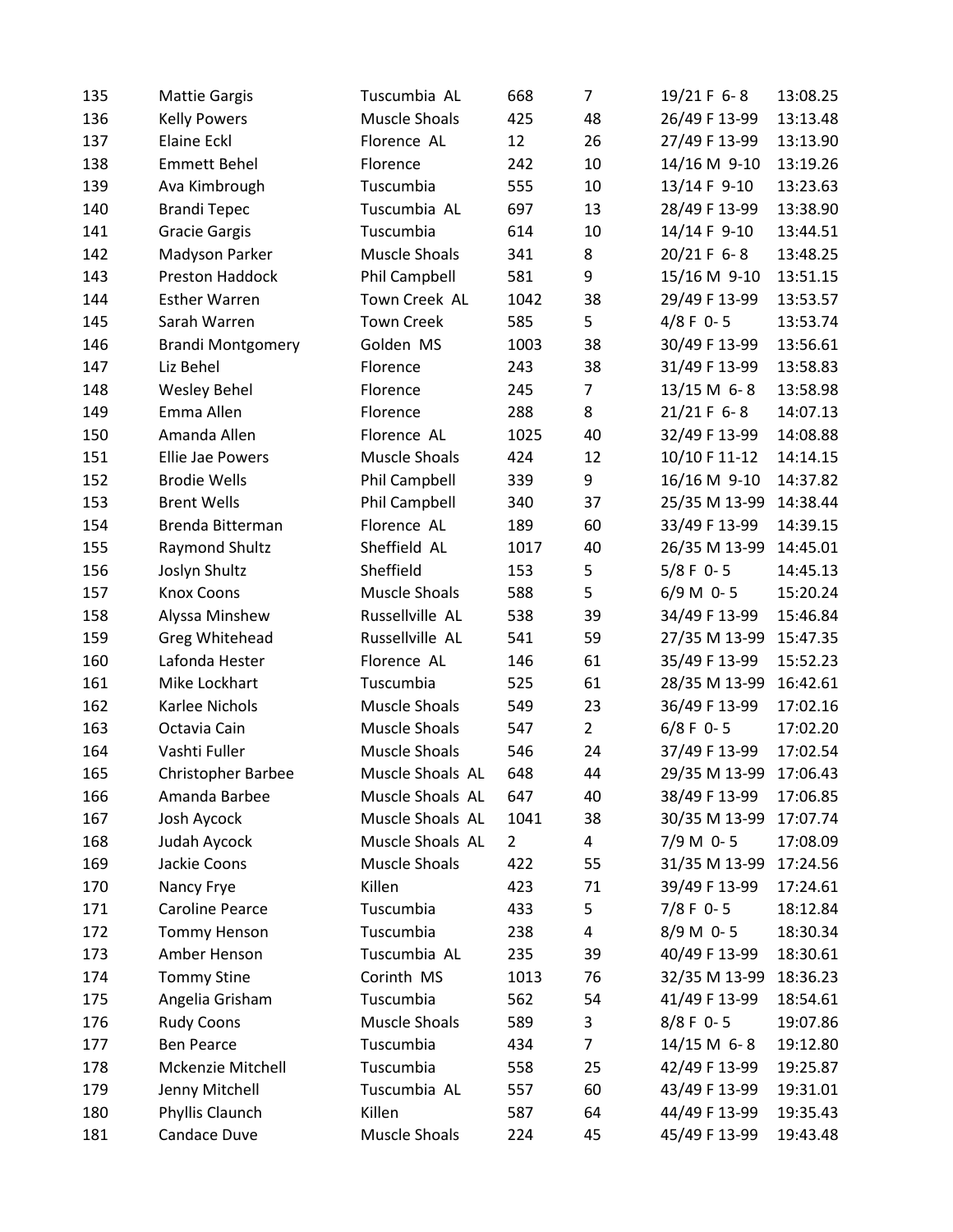| 182 | <b>Matthew Thomas</b> | Muscle Shoals  | 1021 | 38 | 33/35 M 13-99 19:44.06 |          |
|-----|-----------------------|----------------|------|----|------------------------|----------|
| 183 | Dennis Sherer         | Tuscumbia AL   | 309  | 61 | 34/35 M 13-99 20:05.67 |          |
| 184 | Hudson Shell          | Tuscumbia      | 365  | 7  | $15/15 M 6 - 8$        | 20:44.49 |
| 185 | Jeremiah Lolley       | Tuscumbia      | 368  | 27 | 35/35 M 13-99          | 20:46.04 |
| 186 | <b>Beasley Lolley</b> | Tuscumbia      | 367  | 5  | $9/9 M 0 - 5$          | 20:46.42 |
| 187 | Amber Shell           | Tuscumbia      | 364  | 34 | 46/49 F 13-99          | 20:55.82 |
| 188 | Allison Lolley        | Tuscumbia      | 366  | 29 | 47/49 F 13-99          | 21:01.81 |
| 189 | Kellie Watson Smith   | <b>Brandon</b> | 1007 | 53 | 48/49 F 13-99          | 21:12.10 |
| 190 | Phyllis Watson        | Arley          | 90   | 67 | 49/49 F 13-99          | 21:12.81 |
|     |                       |                |      |    |                        |          |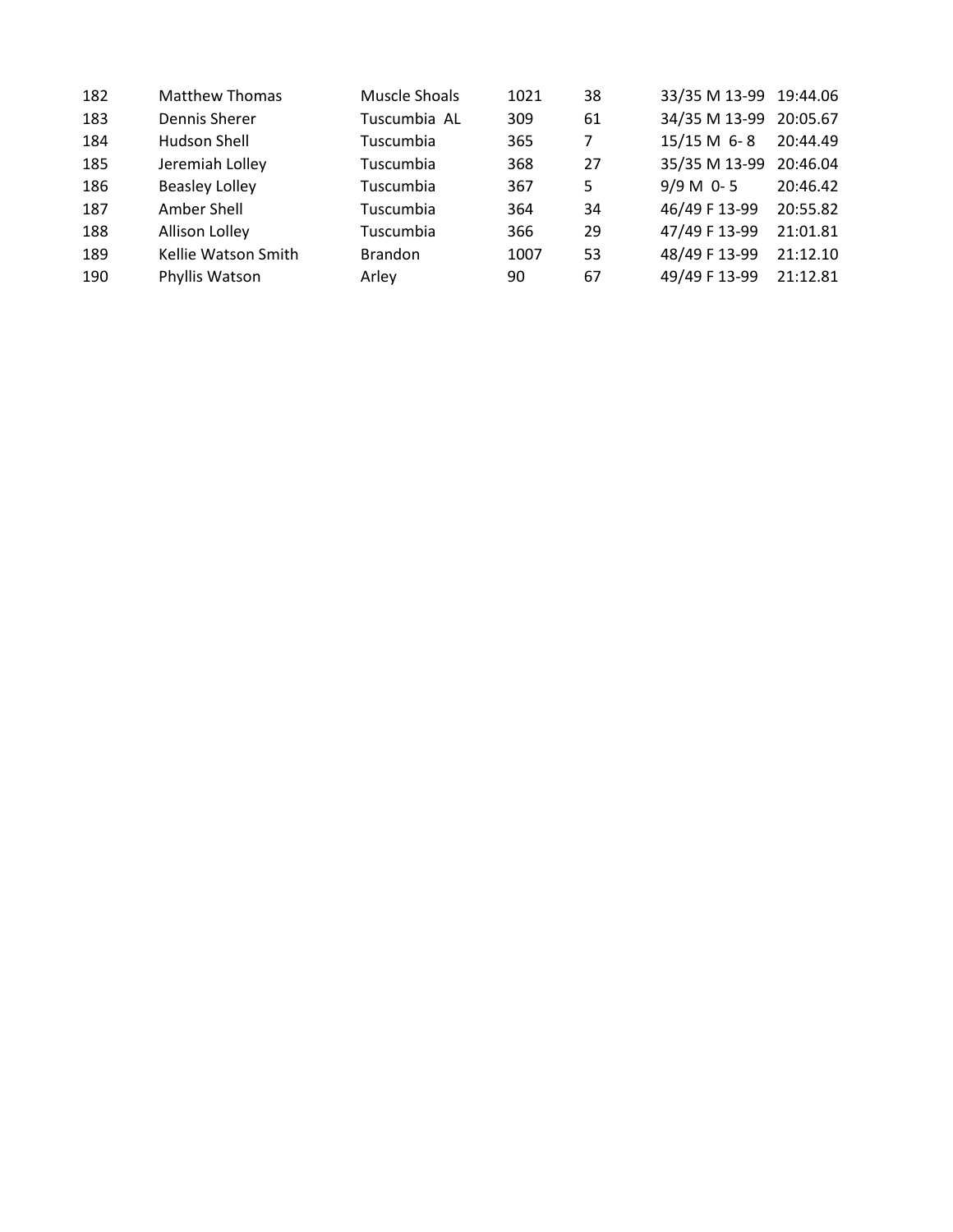# Swampers 1 Mile Age Group Results April 30, 2022 Results by RIVER CITY RUNNERS

## Female Open

| Place              | Name                      | City                 | Age            | Overall        | <b>Total Time</b> |
|--------------------|---------------------------|----------------------|----------------|----------------|-------------------|
| 1                  | Sara Walker               | Florence AL          | 11             | 7              | 7:28.06           |
| 2                  | Presley Hyde              | Tuscumbia AL         | 10             | 8              | 7:30.28           |
| 3                  | <b>Bailey Stewart</b>     | Hillsboro AL         | 9              | 10             | 7:41.38           |
| Male Open          |                           |                      |                |                |                   |
| Place              | Name                      | City                 | Age            | Overall        | <b>Total Time</b> |
| 1                  | Jeffery Rhodes            | Florence AL          | 35             | 1              | 5:08.16           |
| 2                  | Andres J Rivera           | Florence AL          | 17             | $\overline{2}$ | 6:14.64           |
| 3                  | <b>Brayden Montgomery</b> | Golden MS            | 13             | 3              | 6:56.94           |
| Female 5 and Under |                           |                      |                |                |                   |
| Place              | Name                      | City                 | Age            | Overall        | <b>Total Time</b> |
| 1                  | Isa Ryon                  | Huntsville           | 5              | 108            | 11:25.83          |
| 2                  | Madelyn Wilson            | <b>Muscle Shoals</b> | 4              | 116            | 11:53.13          |
| 3                  | <b>Tatum Dalrymple</b>    | Russellville         | 5              | 127            | 12:43.00          |
| 4                  | Sarah Warren              | <b>Town Creek</b>    | 5              | 145            | 13:53.74          |
| 5                  | Joslyn Shultz             | Sheffield            | 5              | 156            | 14:45.13          |
| 6                  | Octavia Cain              | <b>Muscle Shoals</b> | $\overline{2}$ | 163            | 17:02.20          |
| 7                  | <b>Caroline Pearce</b>    | Tuscumbia            | 5              | 171            | 18:12.84          |
| 8                  | <b>Rudy Coons</b>         | <b>Muscle Shoals</b> | 3              | 176            | 19:07.86          |
| Male 5 and Under   |                           |                      |                |                |                   |
| Place              | Name                      | City                 | Age            | Overall        | <b>Total Time</b> |
| 1                  | Noah Bradford             | Tuscumbia            | 5              | 63             | 9:54.19           |
| $\overline{2}$     | Harry Hughston            | Tuscumbia            | 5              | 68             | 10:02.45          |
| 3                  | <b>Reed Barksdale</b>     | Tuscumbia            | 4              | 69             | 10:05.93          |
| 4                  | <b>Beau Price</b>         | Florence             | 5              | 119            | 12:06.52          |
| 5                  | <b>Avery Elliot</b>       | Tuscumbia            | 5              | 124            | 12:30.04          |
| 6                  | <b>Knox Coons</b>         | <b>Muscle Shoals</b> | 5              | 157            | 15:20.24          |
| 7                  | Judah Aycock              | Muscle Shoals AL     | 4              | 168            | 17:08.09          |
| 8                  | <b>Tommy Henson</b>       | Tuscumbia            | 4              | 172            | 18:30.34          |
| 9                  | <b>Beasley Lolley</b>     | Tuscumbia            | 5              | 186            | 20:46.42          |
| Female 6 to 8      |                           |                      |                |                |                   |
| Place              | Name                      | City                 | Age            | Overall        | <b>Total Time</b> |
| 1                  | <b>Brooklyn Stewart</b>   | Hillsboro            | 7              | 27             | 8:36.38           |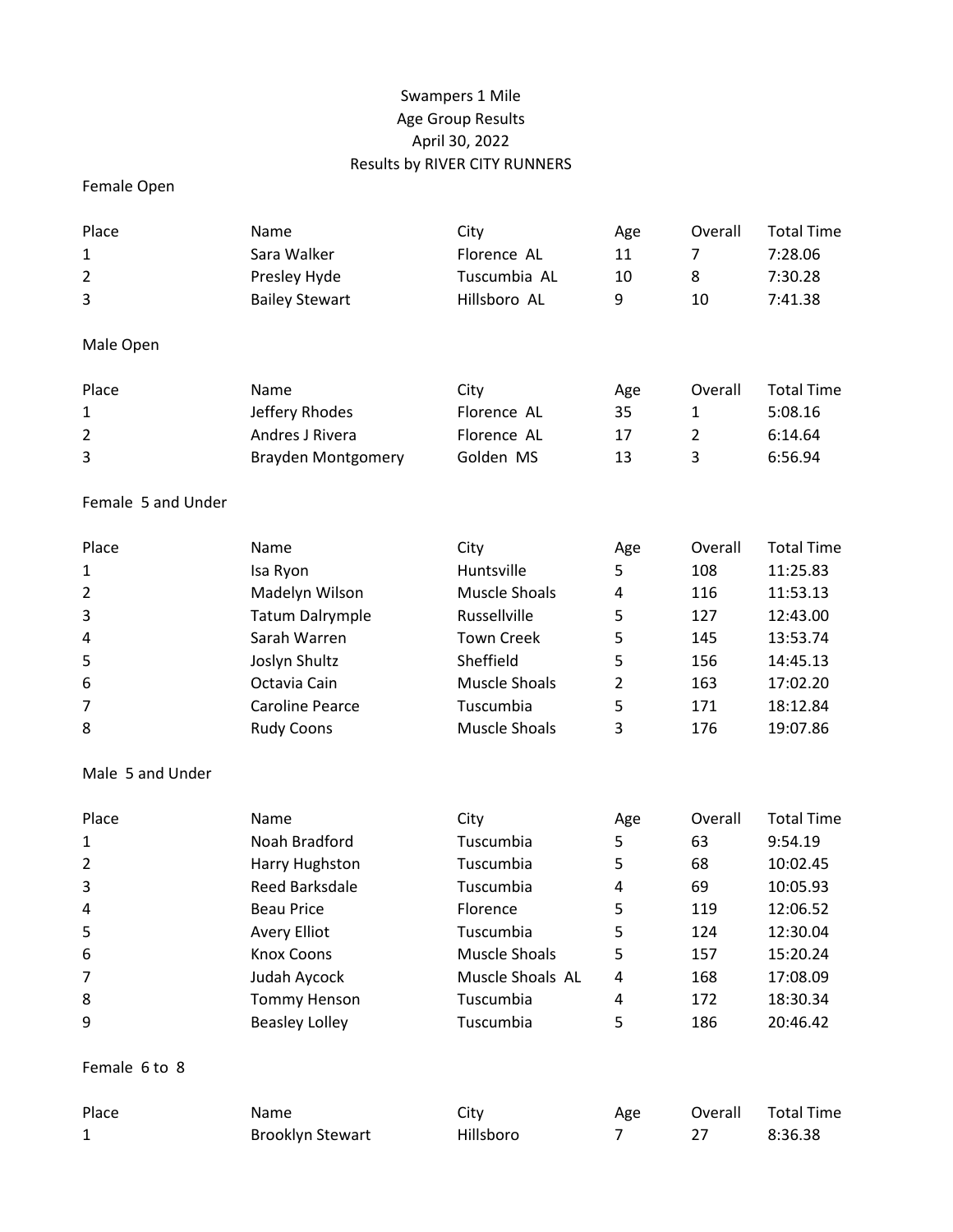| $\overline{2}$ | Savannah Parker          | Muscle Shoals      | 6 | 28  | 8:37.11  |
|----------------|--------------------------|--------------------|---|-----|----------|
| 3              | Sadie Parker             | Muscle Shoals      | 6 | 41  | 9:07.43  |
| 4              | <b>Elleanor McDougal</b> | Tuscumbia AL       | 7 | 44  | 9:10.75  |
| 5              | Sarah Kate Hagle         | Tuscumbia          | 8 | 46  | 9:14.52  |
| 6              | Abigail Horton           | Muscle Shoals      | 7 | 48  | 9:23.31  |
| 7              | Kaylee Cosbie            | Tuscumbia          | 8 | 52  | 9:26.49  |
| 8              | <b>Brylee Whitaker</b>   | Muscle Shoals      | 6 | 53  | 9:28.19  |
| 9              | Ella Gilbert             | <b>Spruce Pine</b> | 7 | 60  | 9:48.65  |
| 10             | Ellie Wood               | Muscle Shoals      | 8 | 67  | 9:59.29  |
| 11             | Catherine Warren         | Town Creek AL      | 8 | 73  | 10:13.75 |
| 12             | Caroline Walls           | Muscle Shoals      | 7 | 79  | 10:26.74 |
| 13             | <b>Elise Price</b>       | Florence           | 8 | 89  | 10:50.40 |
| 14             | Allie Gasque             | Muscle Shoals      | 6 | 90  | 10:50.85 |
| 15             | Maelee Copeland          | Florence AL        | 8 | 96  | 11:00.09 |
| 16             | Lucie Wimberly           | Muscle Shoals AL   | 6 | 106 | 11:25.24 |
| 17             | Mackenna Hudson          | Muscle Shoals      | 6 | 110 | 11:33.26 |
| 18             | Arden King               | Muscle Shoals      | 8 | 112 | 11:35.56 |
| 19             | <b>Mattie Gargis</b>     | Tuscumbia AL       | 7 | 135 | 13:08.25 |
| 20             | Madyson Parker           | Muscle Shoals      | 8 | 142 | 13:48.25 |
| 21             | Emma Allen               | Florence           | 8 | 149 | 14:07.13 |

Male 6 to 8

| Place | Name                 | City            | Age | Overall | <b>Total Time</b> |
|-------|----------------------|-----------------|-----|---------|-------------------|
| 1     | <b>Bennett Davis</b> | Tuscumbia       | 7   | 11      | 7:43.62           |
| 2     | Jackson Creel        | <b>Florence</b> | 8   | 29      | 8:44.36           |
| 3     | Zavien Wilson        | Muscle Shoals   | 6   | 37      | 8:53.78           |
| 4     | Wyatt Smith          | Tuscumbia       | 6   | 38      | 9:03.67           |
| 5     | Carlos Tepec         | Tuscumbia AL    | 8   | 39      | 9:05.70           |
| 6     | Landon Kimbrough     | Tuscumbia       | 8   | 45      | 9:11.29           |
| 7     | <b>Garrett Agee</b>  | Muscle Shoals   | 7   | 55      | 9:30.81           |
| 8     | Eli James            | Russellville    | 8   | 59      | 9:48.39           |
| 9     | Nolen Stults         | Russellville    | 8   | 72      | 10:10.01          |
| 10    | Logan McGuire        | Muscle Shoals   | 6   | 80      | 10:29.66          |
| 11    | Luca Andrews         | Tuscumbia       | 7   | 84      | 10:37.77          |
| 12    | Cole Cabaniss        | Tuscumbia AL    | 6   | 98      | 11:01.73          |
| 13    | <b>Wesley Behel</b>  | <b>Florence</b> | 7   | 148     | 13:58.98          |
| 14    | <b>Ben Pearce</b>    | Tuscumbia       | 7   | 177     | 19:12.80          |
| 15    | Hudson Shell         | Tuscumbia       | 7   | 184     | 20:44.49          |

### Female 9 to 10

| Place | <b>Name</b>    | City             | Age | Overall | <b>Total Time</b> |
|-------|----------------|------------------|-----|---------|-------------------|
| 1     | Raleigh Rogers | Muscle Shoals AL | q   | 17      | 8:03.56           |
| 2     | Kylie Wilson   | Russellville     | 10  | 40      | 9:05.93           |
| 3     | Caroline Cox   | Muscle Shoals    | 10  | 47      | 9:16.76           |
| 4     | Zoie Royster   | Tuscumbia        | 10  | 50      | 9:25.94           |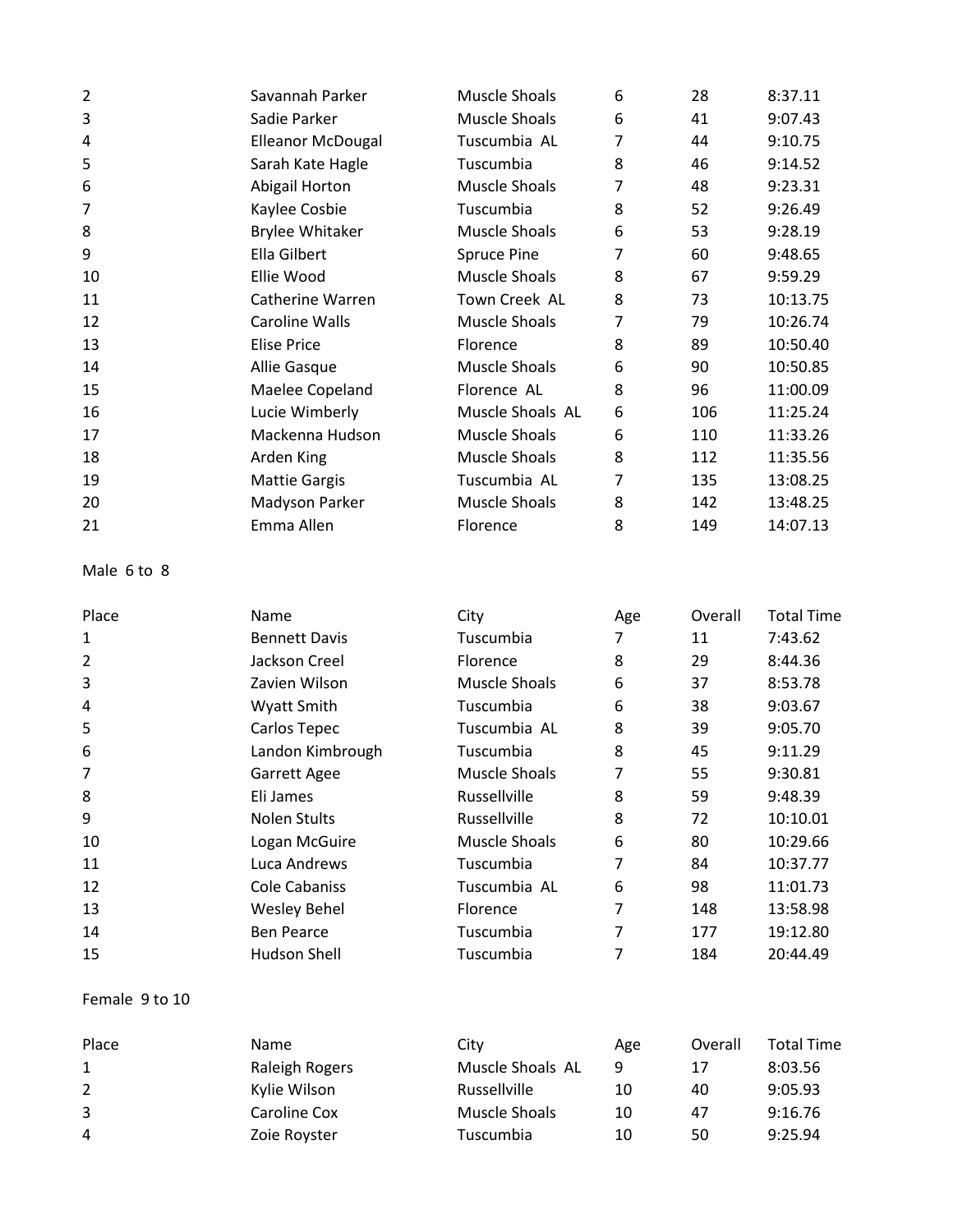| 5              | Lucy Avery                  | Tuscumbia        | 10 | 58  | 9:40.55  |
|----------------|-----------------------------|------------------|----|-----|----------|
| 6              | Mia Hutton                  | Tuscumbia        | 10 | 66  | 9:57.56  |
| $\overline{7}$ | Anna Karr                   | Muscle Shoals AL | 10 | 70  | 10:08.21 |
| 8              | Mckarlie Wimberly           | Muscle Shoals AL | 9  | 82  | 10:34.27 |
| 9              | Viola Andrews               | Tuscumbia        | 9  | 101 | 11:05.90 |
| 10             | Elizabeth Salguero Figueroa | Phil Campbell    | 10 | 118 | 12:03.53 |
| 11             | Cecilia Cox                 | Muscle Shoals    | 9  | 122 | 12:24.82 |
| 12             | <b>Faith White</b>          | Phil Campbell    | 10 | 131 | 13:00.66 |
| 13             | Ava Kimbrough               | Tuscumbia        | 10 | 139 | 13:23.63 |
| 14             | <b>Gracie Gargis</b>        | Tuscumbia        | 10 | 141 | 13:44.51 |

Male 9 to 10

| Place          | Name                   | City                 | Age | Overall | <b>Total Time</b> |
|----------------|------------------------|----------------------|-----|---------|-------------------|
| 1              | Joseph Niedergeses     | Florence             | 9   | 6       | 7:24.07           |
| $\overline{2}$ | Cooper Buchanan        | Tuscumbia            | 9   | 9       | 7:37.86           |
| 3              | Evan Horton            | Muscle Shoals AL     | 9   | 13      | 7:50.67           |
| 4              | Levi Clark             | Muscle Shoals        | 9   | 22      | 8:19.64           |
| 5              | Warren Hubbard         | Muscle Shoals        | 10  | 26      | 8:36.24           |
| 6              | <b>Thomson Gasque</b>  | Muscle Shoals AL     | 10  | 32      | 8:48.18           |
| 7              | John Matthew Dalrymple | Russellville AL      | 9   | 43      | 9:09.61           |
| 8              | <b>Brady Walls</b>     | Muscle Shoals AL     | 10  | 49      | 9:24.33           |
| 9              | Hart Heard             | <b>Phil Campbell</b> | 10  | 57      | 9:39.04           |
| 10             | Graham Goldstein       | Pegram               | 10  | 83      | 10:36.52          |
| 11             | Garrett Whitaker       | Muscle Shoals AL     | 9   | 114     | 11:52.03          |
| 12             | Samuel Underwood       | Muscle Shoals        | 9   | 121     | 12:21.65          |
| 13             | Jacob Swindle          | <b>Phil Campbell</b> | 10  | 133     | 13:06.69          |
| 14             | <b>Emmett Behel</b>    | <b>Florence</b>      | 10  | 138     | 13:19.26          |
| 15             | <b>Preston Haddock</b> | <b>Phil Campbell</b> | 9   | 143     | 13:51.15          |
| 16             | <b>Brodie Wells</b>    | Phil Campbell        | 9   | 152     | 14:37.82          |

#### Female 11 to 12

| Place | Name                      | City              | Age | Overall | <b>Total Time</b> |
|-------|---------------------------|-------------------|-----|---------|-------------------|
| 1     | <b>Avery Claire Davis</b> | Tuscumbia         | 12  | 14      | 7:56.23           |
| 2     | Sarah Jane Baker          | Muscle Shoals     | 12  | 15      | 7:59.72           |
| 3     | Pamelah Wilson            | Russellville      | 11  | 19      | 8:13.38           |
| 4     | Saydee Coan               | <b>Town Creek</b> | 12  | 21      | 8:14.00           |
| 5     | Zoe Hartsell              | Russellville      | 11  | 71      | 10:09.64          |
| 6     | Maddie Whitehead          | Madison           | 11  | 74      | 10:16.67          |
| 7     | Adelle Copeland           | Florence AL       | 11  | 88      | 10:43.50          |
| 8     | Madelyn Laurence          | Phil Campbell     | 11  | 91      | 10:51.91          |
| 9     | Anna Allen                | Florence          | 11  | 99      | 11:01.96          |
| 10    | Ellie Jae Powers          | Muscle Shoals     | 12  | 151     | 14:14.15          |

Male 11 to 12